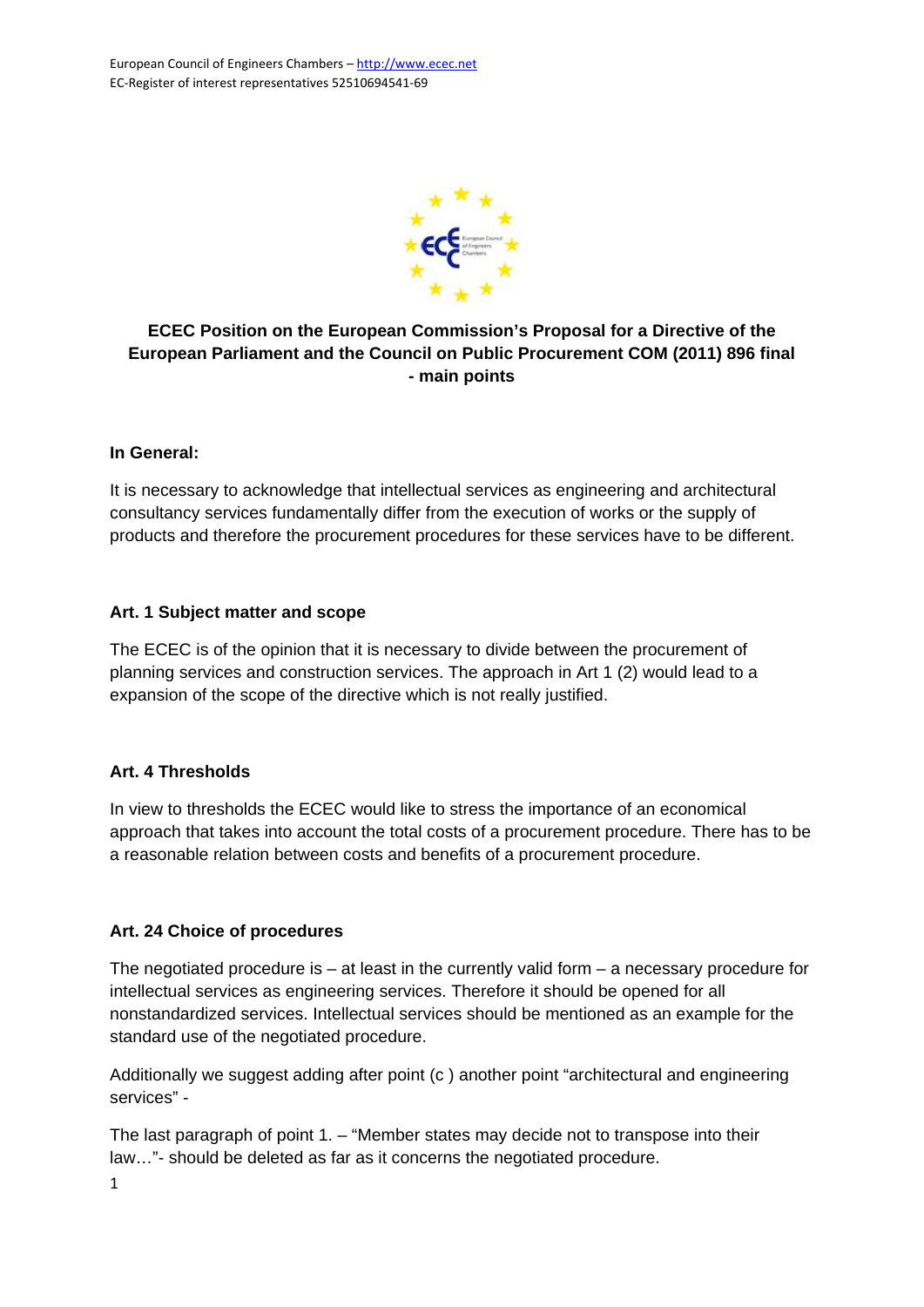The negotiated procedure has to be equated to the other standard procedures offered by the directive.

In view to Paragraph 1 Point (a) we suggest a division between planning and execution of works. The intermixture is negative for the client as it means a lack of competition as well as a lack of control and is therefore contradicting the aims of this directive.

# **Art. 25 – Art 28**

The shortening of the deadlines in all procedures is problematic. Especially for SME the deadlines are already very narrow as they are now.The European Commission should therefore keep in mind that such short deadlines are completely contradicting the aims of opening the competition and better access to procurement procedures for SMEs. The short timeframes make the participation of SMEs in many cases completely impossible. For SMEs a general minimum of 4 weeks is absolutely necessary.

# **Art. 27 Competitive procedure with negotiation**

The new form of the negotiated procedure which has now also certain aspects of the competitive dialogue is problematic. The negotiated procedure in the currently valid form is much better suitable for intellectual services, although certain additional information duties for the client in view to transparency could be added. The more "competitive approach" might make sense in view to very big and complex procedures. But for those cases the competitive dialogue is available anyway. The principles of the "classic" negotiated procedure are clear: On the basis of the requirements that are announced at the beginning of the procedure offers are submitted, the contents are not changed until the end of the procedure. Requirements cannot be changed during the procedure. These basic principles have to be kept, only then the necessary demarcation from the competitive dialogue is possible.

Paragraph 3 therefore has to be changed:

The possibility to change the offers "in order to better correspond to the award criteria .." should be deleted.

Paragraph 3 (b) leads to the fact that a negotiation about parts of the technical specifications other than those defining the minimum requirements shall be possible. This would mean that the client can change his parameters at all times, which would make a change of the offer necessary. This possibility has to be deleted.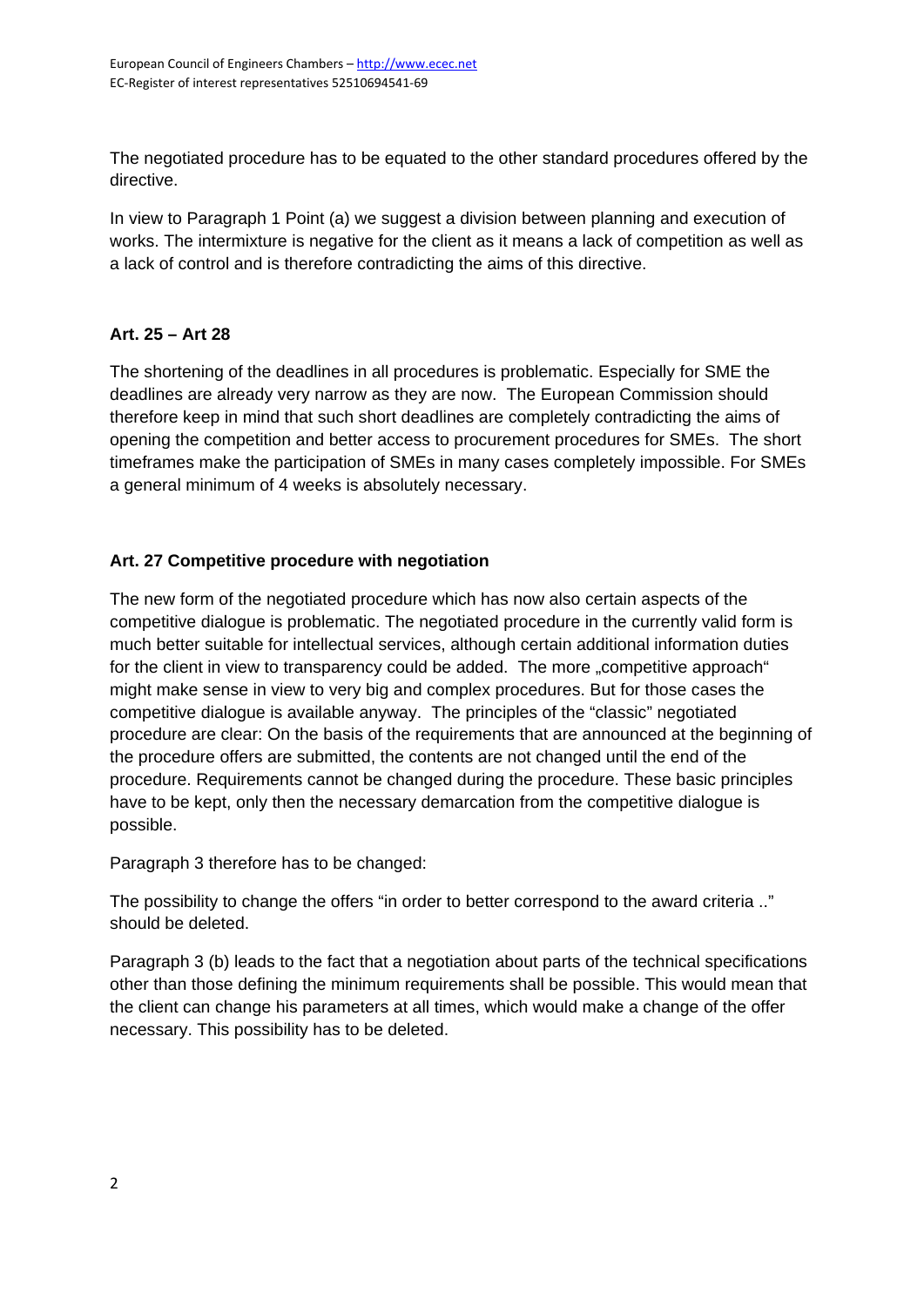# **Art. 28 Abs. 8 Competitive Dialogue**

There should be a duty for public clients to give prizes or payments to the participants of the dialogue ("have to" instead of "may")

### **Art. 29 Innovation Partnership**

The procedure as a whole is negative for the service provider. Especially problematic is the possibility of the termination of the contract after every phase of the project. This should be bound to objective criteria.

Precarious in this procedure is not only the procurement itself but also the conclusion of the contract. The approach how to deal with the dissolved contract doesn't have solutions for all open questions/problems (possibility of a cheap purchase of ideas / cherry-picking).

The principles of procurement law should also apply to this procedure.

# **Art. 44 Divisions of contracts into lots**

In view to a better access for SMEs the division in lots is positive. The limitation in Paragraph 2 should be deleted as it is an impairment because the opportunity to get a contract is reduced.

# **Art. 56 Selection criteria**

The ECEC welcomes the wording of Art 56 point 1, paragraph 3, defining the limits of permitted conditions for participation ("Contracting authorities shall limit …").

# **Art. 57 Self-declaration and other means of proof**

The ECEC welcomes the possibility of self-declarations in order to reducing the effort of participation and the fact that tenderers cannot be required to re-submit certificates that have already be submitted to the same procuring authority within the past four years.

# **Art. 59 European Procurement Passport**

The approach to make crossborderparticipation easier is positive. But in the proposed form the ECEC doubts the effectiveness, also because the documentary has to be updated permanently anyway. Generally tenderers update their data once a year anyway (see a well working example in Austria https://www.ankoe.at/index.php?id=25&L=1